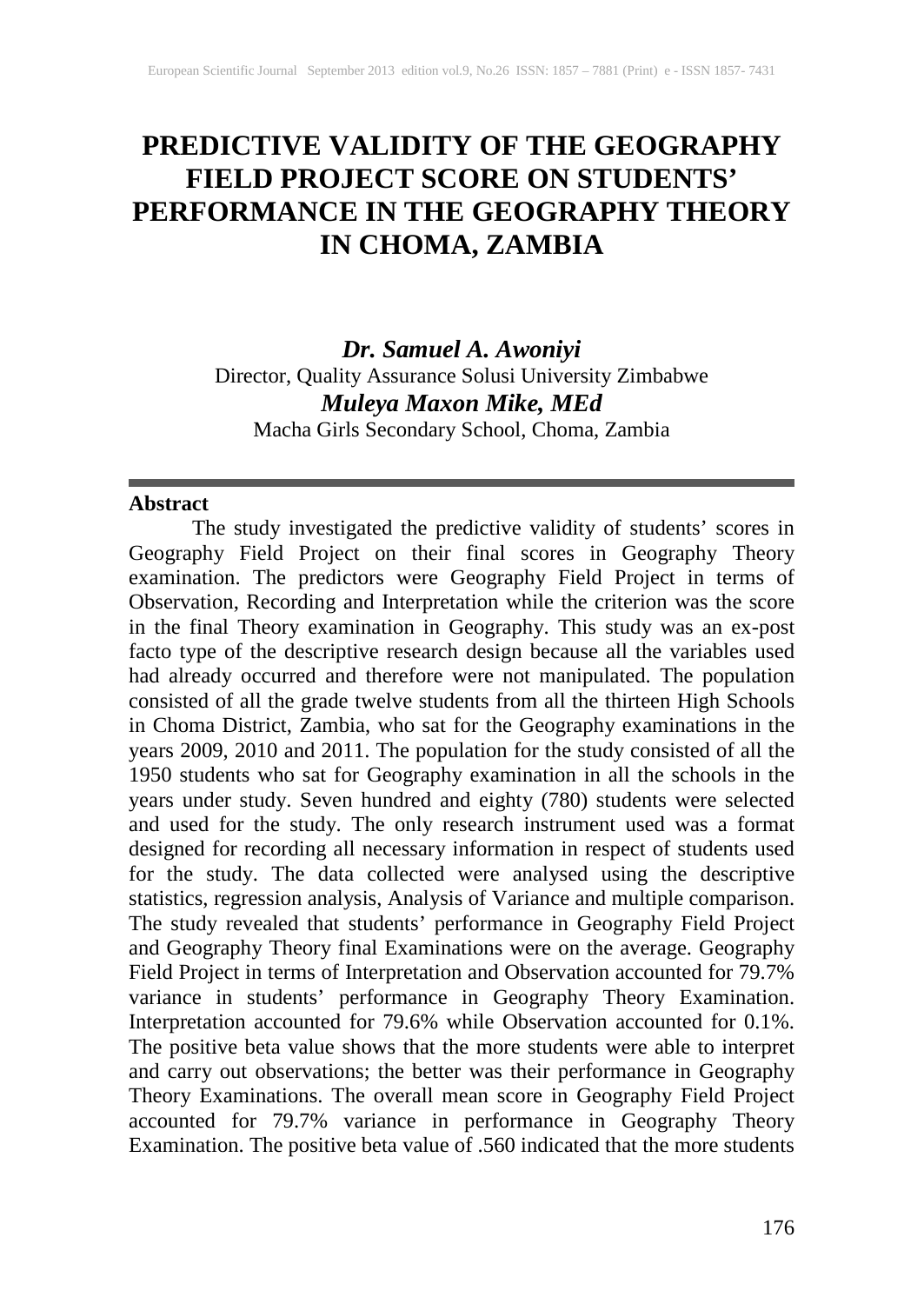performed in Geography Field Project, the better their performance in Geography Theory Examination. There is no significant difference in the performance of students in Geography Final Examination Scores according to year of examination. It was however observed that there was a continuous decline in performance of students from 2009 through 2011.

## **Keywords:** Predictive validity, Geography Field Project, Geography Theory

## **Introduction**

The purpose of fieldwork is to amplify, reinforce and extend the principal geographical concepts and skills taught in class, provide an indepth study of a situation and add knowledge, understanding and awareness of the environment. Geography Field Project is based on Discovery learning, which believes that it is best for learners to discover facts and relationships for themselves. Students interact with the world by exploring and manipulating objects. As a result, they may be more likely to remember concepts and knowledge discovered on their own. Discovery learning is effective learning because students participate actively in the learning process rather than passively receiving knowledge as if they were empty vessels to be filled by the instructors.

Geography Fieldwork in general may entail going out and exploring possibilities in the student's environment. It is an "out- door" work or a technique based on learning directly or by observation and deduction. (Lambart & Balderstone 2000).

As in any subject, fieldwork in Geography holds the same principle of learning through direct observation. Namafe (1986: 23) noted that, "field work in local issues could provide active learning experience and records the feeling held by others for the environment. This is in line with the Chinese proverb, which implies that what one hears, they may forget. What they see, they remember. And what they do, they understand.' The principle of Discovery Learning is highly emphasized here.

The Geography field project in Zambian high schools started in 2002. This was introduced by the Ministry of Education (MOE) to help candidates collect data. The teaching of geography in high schools was theoretical, based on knowledge from textbooks and left learners with little knowledge about their local areas. Geography lessons were based on foreign lands, and this deprived learners of studying more about their environment.

In advancing the concept of the Geography Field Project in the Zambian geography curriculum, the MOE through its wing, the Curriculum Development Center (C.D.C) in 2000, launched the Geography Field Project as a component of geography carrying 12 percent of the final examination marks. The main objective of incorporating the project into the Zambian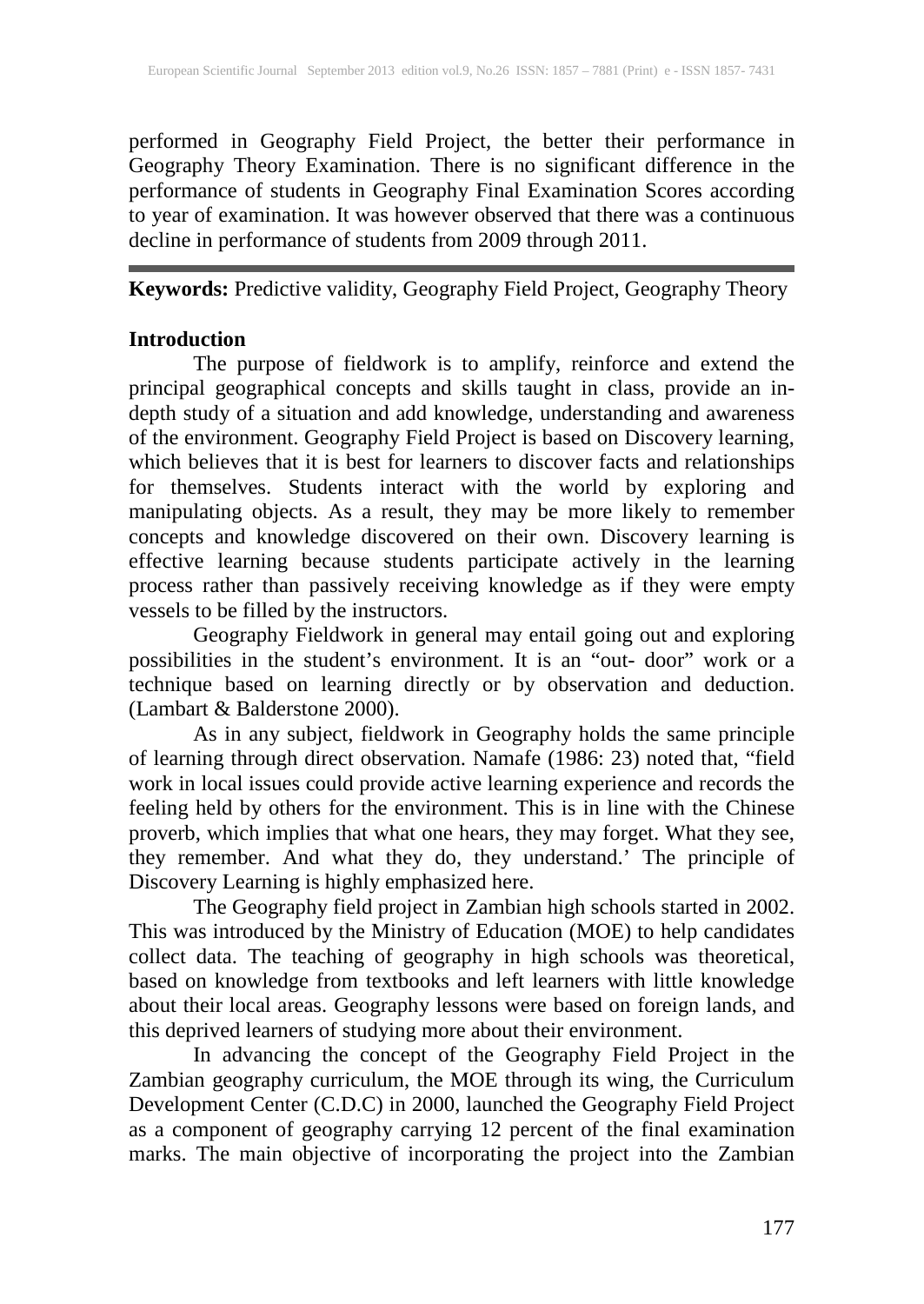High Schools Geography Curriculum (ZHSGC) was to address the observations made by various people that the teaching and learning of geography in Zambia had been too theoretical and textbooks based. It was felt, therefore, that introducing the Field Project into the curriculum would add satisfaction to the teaching and learning of geography because it would, among other benefits, break the monotony and boredom that existed in the coverage of the Geography curriculum and add the aspect of discovery learning, (CDC 2000) and Ntalasha , Mweene, Silumesi, Phiri, Solami, Manda, Shabukali, (2004).

It has been argued that the theoretical way of teaching and learning Geography in Zambia left many pupils with little and limited knowledge about their local environment which they were supposed to protect, nurture and sustain. Furthermore, geography with emphasis on the study of foreign lands had effectively alienated the learners from their environment instead of including greater awareness of the environment around them. The Field project contributes to students' work positively. It also creates and increases interest for geography (Ntalasha et al (2004), Manda , Mc Given, Silondwa, (2002).

The Geography Field Project has been running in Zambian High Schools since 2002. The first group of Zambian High School, (ZHS) students to write a report on various geographical topics of their own choice was the graduates of 2004. By implication, the project is been written and examined since then. Grade 12 candidates were expected to submit their written project reports to the Examinations Council of Zambia (ECZ) by 31 October every year. If this was not done, the affected candidates were not eligible to sit for the rest of the geography examination papers (CDC 2000). In other words, the field project is compulsory and so all geography candidates at high school level have to take it.

Teachers in ZHS are expected to begin teaching this component in Grade 10. This would prepare students with processes and skills of doing fieldwork before they embarked on serious project report writing in Grade12. How then, has the inclusion of the Geography project into the Geography curriculum affected the performance of pupils in Geography? This study therefore investigated the predictive validity of students' scores in Geography Field Project on their final scores in Geography Theory examination.

Predictive validity is the extent to which a score on a scale or test predicts scores on some criterion measure. According to American Education Research Association (1999), in the study of predictive validity, the predictors are collected first; then later the criterion measure is collected. These are validated by collecting the scores during the examinee's senior year and high school and then waiting a year (or more) to correlate the scores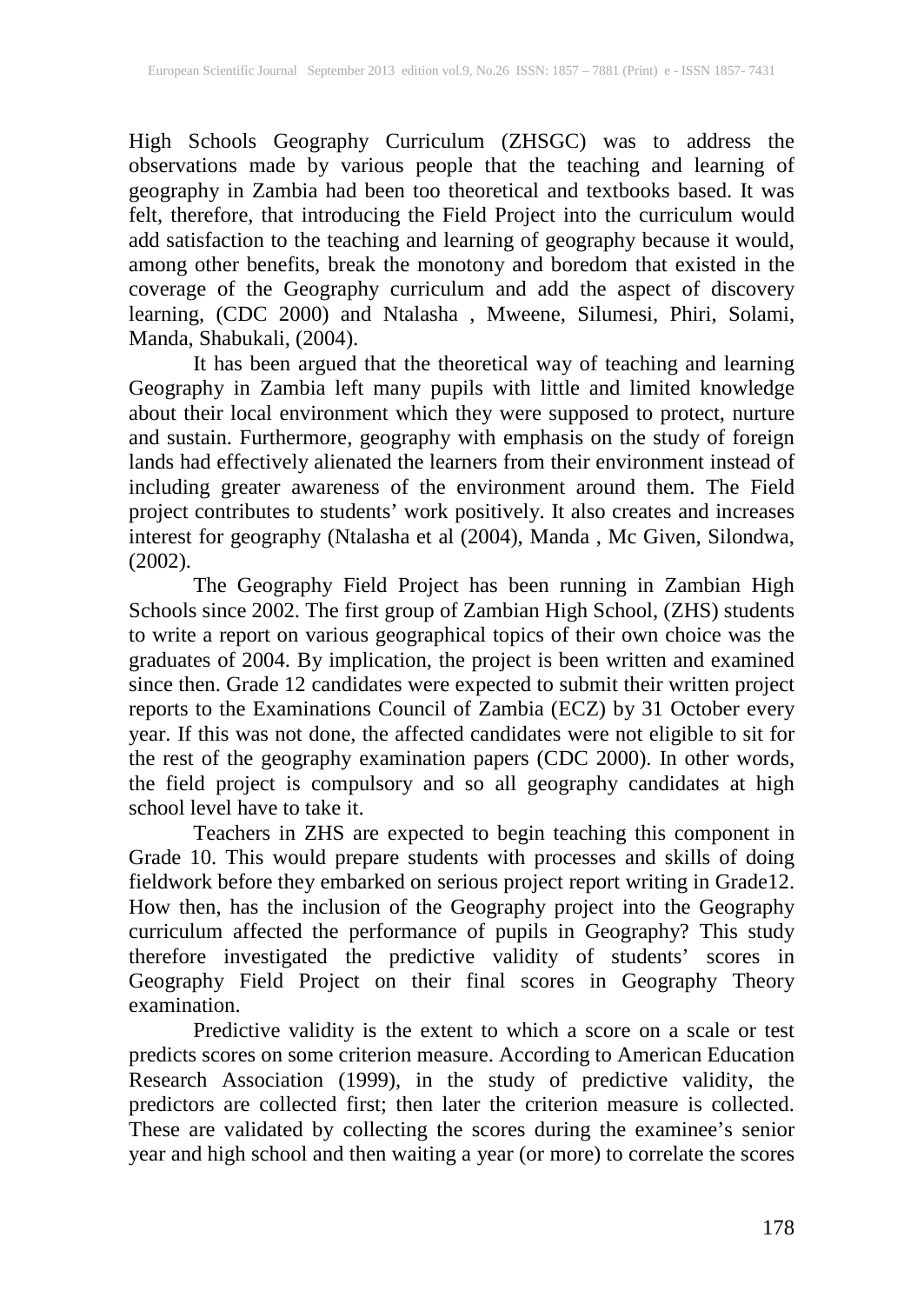with their first year college scores. Thus, predictive validity provides somewhat more useful data about test validity because it has greater fidelity to the real situation in which the test will be used. After all, most tests are administered to find out something about future behavior. In this study, the Geography Field Project scores (predictor) and the Geography Theory final Examination scores or results (criterion) will be correlated.

Another study on predictive validity was an investigation on predictive validity of English and Mathematics Mock results of students in West Africa School Certificate Examination in Ekiti State, Nigeria. This was carried out by Omrin and Ale (2008). Three hundred and sixty students were selected by a simple random sampling technique from 12 public secondary schools in 6 Local Government Areas of Ekiti State, Nigeria. The findings of the study revealed that Mock English and Mathematics helped significantly in predicting the success in academic performance of students in WASCE. However, English Mock result was a better predictor of success in WASCE than Mathematics Mock.

Ojaleye and Ebeh (2002) carried out a study on whether the admission qualification (entry qualification) was a predictor of performance of students in Mathematics (National Certificate in Education, NCE). Six hundred and thirty (630) students of Federal College of Education, Kontagora and the College of Education, Ilorin over a period of ten years (1986-1996) who successfully graduated from both departments formed the sample of the study. Results showed that there was significant relationship between the entry qualification and final grade of students in Mathematics and that the entry qualification was a predictor of final grade of students. They further observed that there was a significant difference between the performance of male and female students at the entry and final grades with males performing better than the female counterparts at the final grades.

In another development, Falaye and Afolabi (1987) in Awoniyi (2010) investigated the predictive validity of the state version of the JSCE for the Senior Secondary School Certificate Examination (SSCE). The study was undertaken to find out whether there was significant relationship between the overall performance of students in the JSCE and their performance in the Senior School Certificate Examination (SSCE). The subjects for the study consisted of 505 students from six purposively selected Secondary Schools in Osun State, Nigeria. Promotion examination scores of the students in Senior Secondary School (SSS) 1 and SSS 2 as well as their SSCE in six major subjects were compared with corresponding JSCE scores using correlation analysis procedures. The results showed that Osun State JSCE was a poor predictor of students' performance in SSCE.

A research on the relationship in the performance of students in Mock School Certificate and WASC Examinations in Chemistry from (1986- 1988)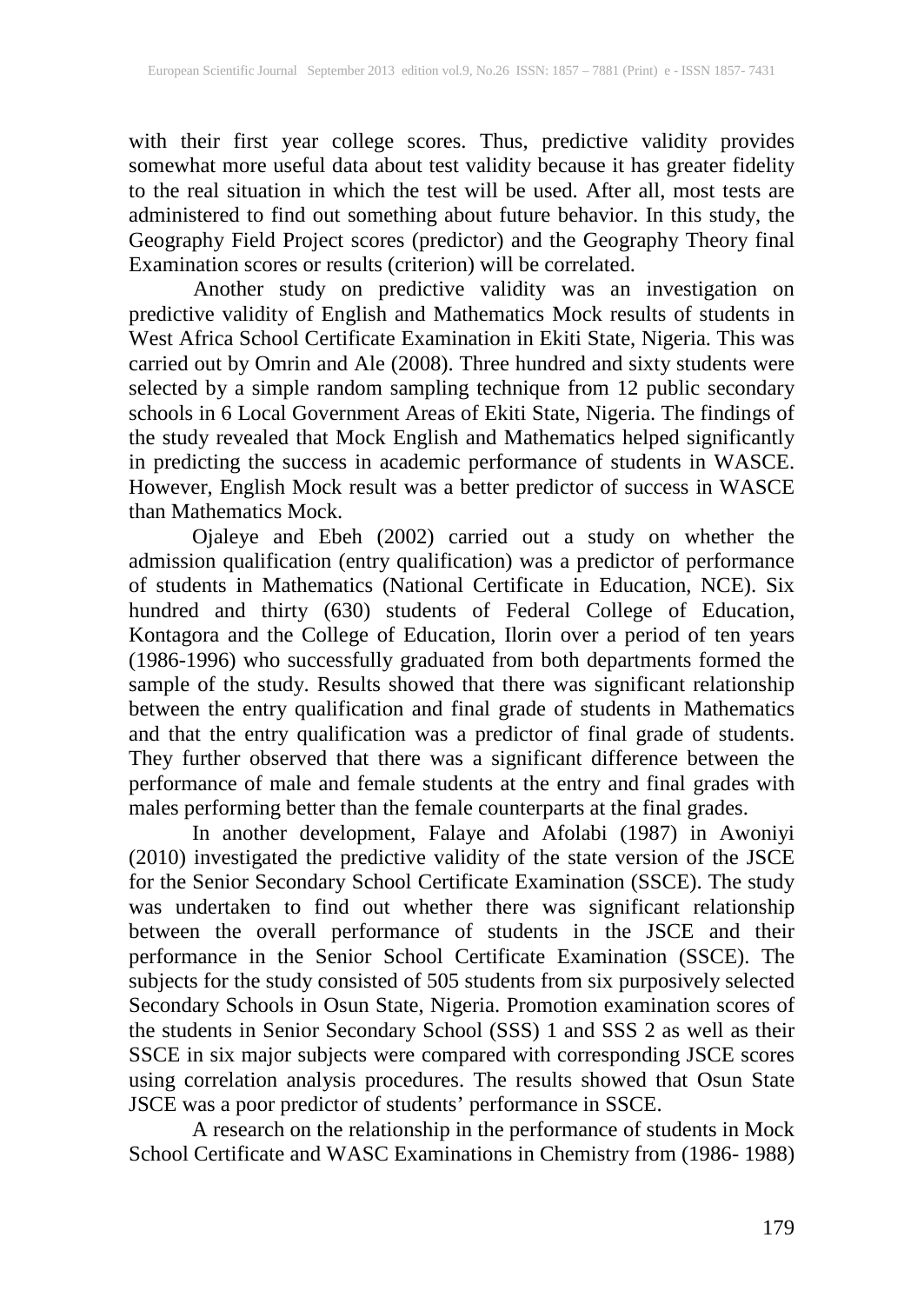was carried out by Alemila (1980). He discovered that there was significant relationship between candidates' performance in Mock School Certificate and WASC Chemistry Examination. In the same vein Awoniyi (2010) in her study of entry criteria as predictor of academic success in the faculty of Business undergraduate programs at Solusi University, Zimbabwe discovered that ordinary level mathematics accounted for 25.2% of variance in academic success of students in Finance Department with substantial positive relationship. The present study therefore investigated the predictive validity of students' scores in Geography Field Project on their final scores in Geography Theory examination.

## **Statement of the problem**

Since the introduction of the Geography Field Project into the Geography curriculum in Zambia in 2002, no investigation has been carried out for a valid comparison of the relationship between students' scores in Geography Field Project and their scores in the Geography Theory final Examinations. This study therefore, sought to determine the predictive validity of the Geography Field Project on students' performance in Geography for the years 2009, 2010 and 2011.

## **Research Questions**

The researchers sought answers to the following research questions:

- 1. What is the performance of students in Geography Field Project and Geography Theory final Examinations?
- 2. To what extent do the scores in Geography Field Project in terms of Observation, Recording, and Interpretation predict students' performance in Geography Theory final Examinations?
- 3. To what extent do the scores in Geography Field Project predict students' performance in Geography Theory final Examinations?
- 4. In which year was there better performance in Geography Theory final Examinations?

## **Research hypothesis**

It was hypothesized that scores in Geography Field Project have no effect on students' performance in Geography Theory final Examination.

## **Research Methodology**

The design used was Ex-post facto type of descriptive research because all the independent variables examined had already occurred and were not manipulated. The data used for the study were the results of 2009, 2010 and 2011 from the Examinations Council of Zambia (ECZ) and the Geography Field Project Scores for the same years from the thirteen High Schools in Choma District, Zambia. The target population for the study comprised of all the 1,950 grade 12 students who took Geography in all the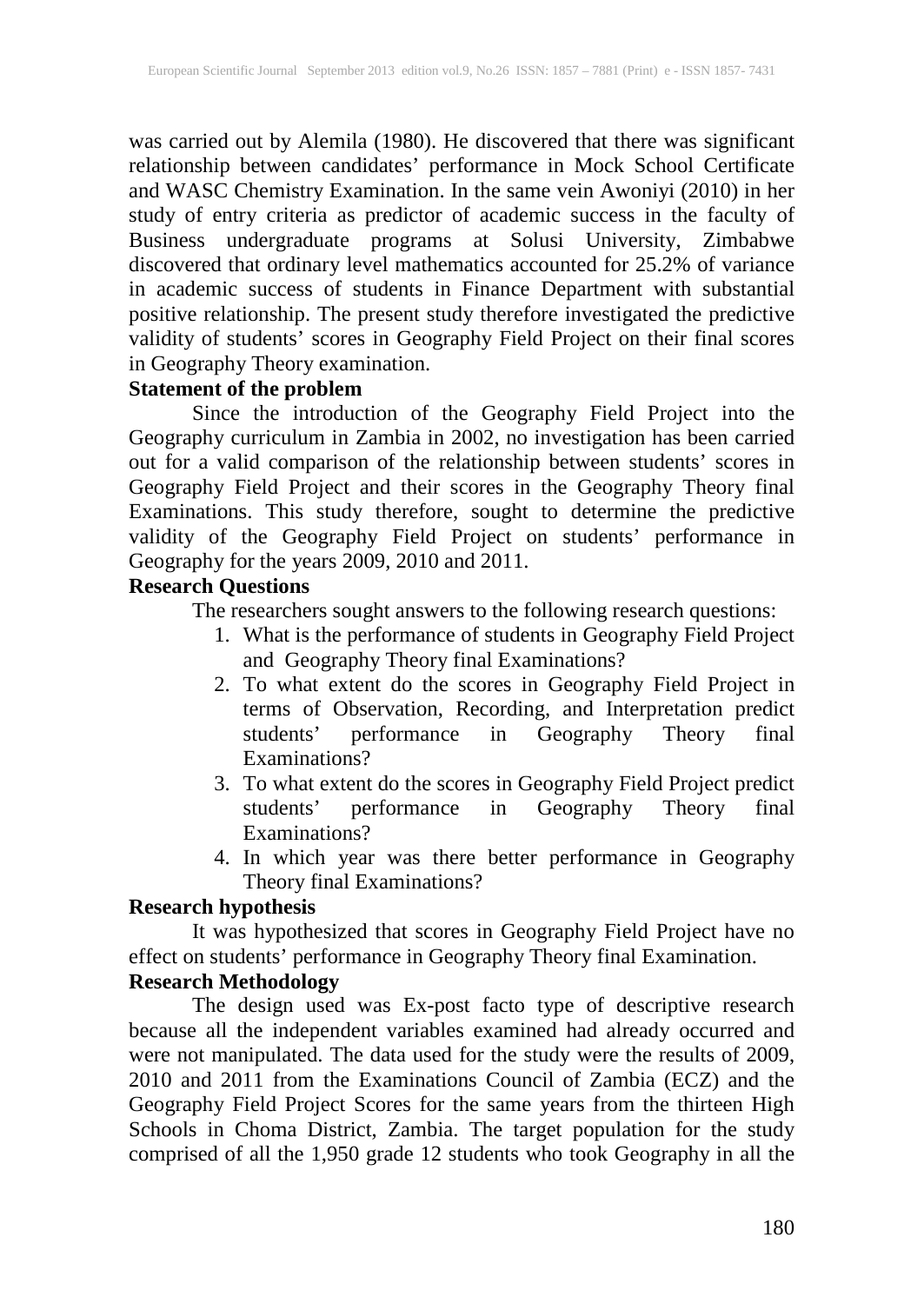thirteen High Schools in years 2009, 2010, and 2011. A sample percentage of 40 was adopted for the students and hence 780 students (20 students per school per year) were randomly selected and used for the study.

The only instrument for the study was a format designed by the researchers for recording students' scores in Geography Field Project as well as their corresponding scores in the Geography Theory final Examinations. The data collected were analysed using the descriptive statistics, regression analysis, Analysis of Variance and multiple comparison.

### **Results**

The results of the analysis are presented in succession in line with the research questions.

## **Research Question 1:**

What is the performance of students in Geography Field Project and Geography Theory final Examination?

Table 1 below shows the performance of students in Geography Field Project in terms of observation, recording and interpretation as well as the overall score in Geography Field Project and final examination score in Geography Theory. Each aspect of the Geography Field project is graded out of 33.33% while the overall score in Geography Field Project and the final examination in Geography Theory are out of 88%

|                                        | N   | Minimum | Maximum | Mean    | <b>Std. Deviation</b> |
|----------------------------------------|-----|---------|---------|---------|-----------------------|
| <b>Observation</b>                     | 778 | 2.00    | 32.00   | 18.9023 | 6.29381               |
| Recording                              | 778 | 3.00    | 32.00   | 18.5231 | 6.27779               |
| Interpretation                         | 778 | 3.00    | 30.00   | 18.3329 | 6.22557               |
| Geography Field<br>Project Score       | 778 | 9.00    | 92.00   | 55.8329 | 18.72397              |
| Geography Theory<br><b>Final Score</b> | 776 | 14.00   | 78.00   | 46.6198 | 13.63936              |
| Valid N (listwise)                     | 776 |         |         |         |                       |

**Table 1: Descriptive Statistics**

From the table, the mean scores of students in Geography Field Project are 18.9023, 18.5296 and 18.3329 for observation, recording and interpretation respectively an indication that the performance of students in these areas was average. The mean scores indicate that students were better in observation than in recording and interpretation. The high standard deviations show that the scores of students in the three areas of Geography Field Projects are heterogeneous.

In the same vein, students obtained an overall mean score of 55.8329 percent in Geography Field Project and a mean score of 57.2249 in the final examination. These shows average performances and students' scores were also found to be heterogeneous.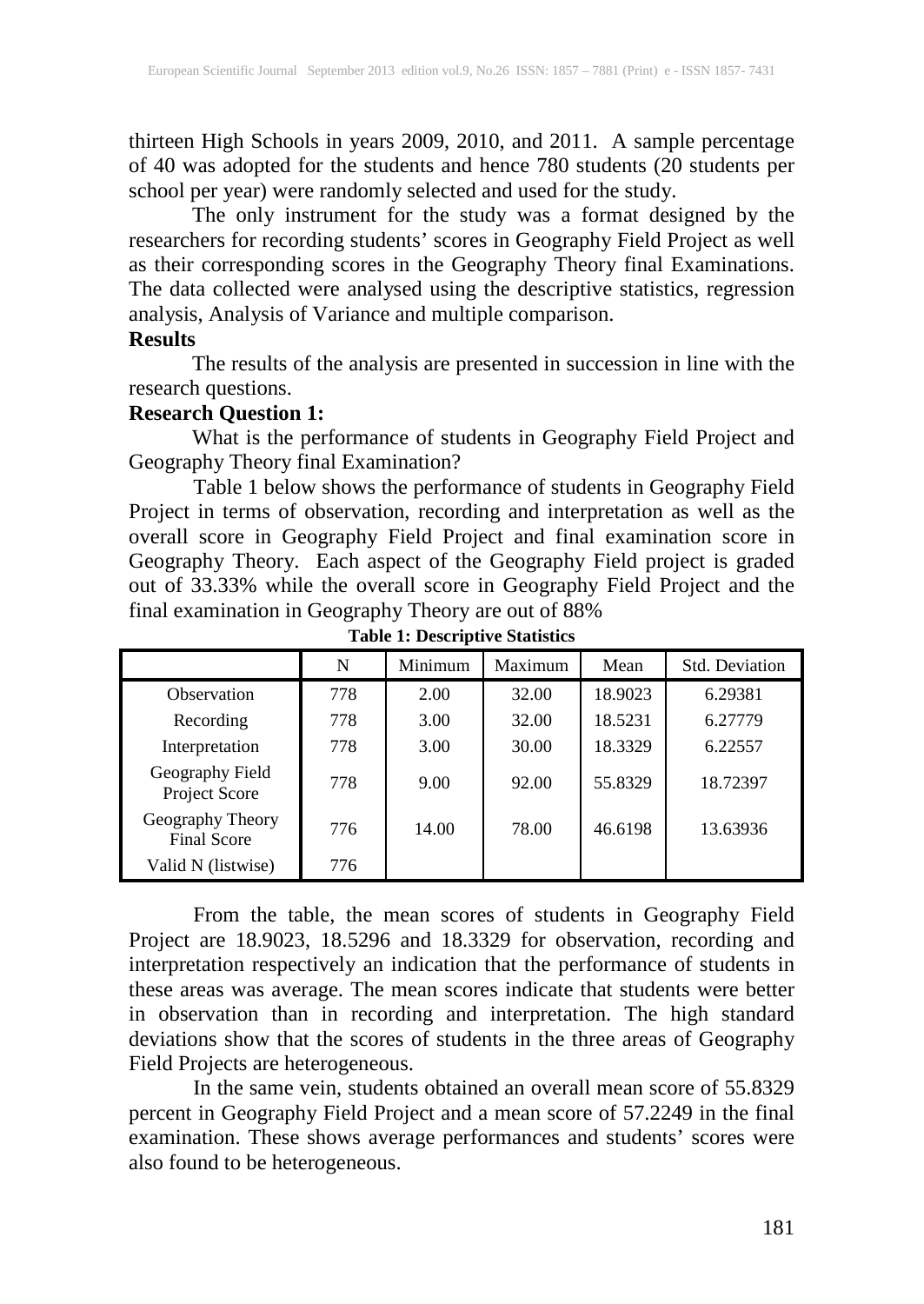## **Research Question 2**

To what extent do scores in Geography Field Project in terms of observation, recording and interpretation predict Students' performance in Geography Theory?

Tables 2a and 2b below show the regression analysis for the effect of Geography Field Project in terms of Observation, Recording and Interpretation and the Geography Theory final Examination Score.

|          |                   |             |                      | Std. Error         | <b>Change Statistics</b> |          |               |     |                  |
|----------|-------------------|-------------|----------------------|--------------------|--------------------------|----------|---------------|-----|------------------|
| Model    | R                 | R<br>Square | Adjusted R<br>Square | of the<br>Estimate | R Square<br>Change       | F Change | $\mathbf{df}$ | df2 | Sig. F<br>Change |
|          | .892 <sup>a</sup> | .796        | .796                 | 6.15867            | .796                     | 3027.155 |               | 774 | .000             |
| $\gamma$ | $.893^{\rm b}$    | 797         | .797                 | 6.14727            | .001                     | 3.874    |               | 773 | .049             |

**Table 2a: Model Summary**

a. Predictors: (Constant), Interpretation

b. Predictors: (Constant), Interpretation, Observation

c. Dependent Variable: Geography Theory Final Score

Table 2a above shows the model summary. From the table, Interpretation and Observation accounted for 79.7% variance in students' score in Geography Theory final Examination. Interpretation accounted for 79.6 % while Observation accounted for 0.1%. The F change of 3027.15 and 3.874 for Interpretation and Observation respectively were found to be significant. This is an indication that the results of the regression analysis are true.

| Coefficients <sup>a</sup> |                                |            |                              |        |      |  |  |  |
|---------------------------|--------------------------------|------------|------------------------------|--------|------|--|--|--|
|                           | Unstandardized<br>Coefficients |            | Standardized<br>Coefficients |        |      |  |  |  |
| Model                     | B                              | Std. Error | Beta                         | T      | Sig. |  |  |  |
| (Constant)                | 10.803                         | .687       |                              | 15.714 | .000 |  |  |  |
| Interpretation            | 1.953                          | .036       | .892                         | 55.020 | .000 |  |  |  |
| (Constant)                | 10.541                         | .699       |                              | 15.079 | .000 |  |  |  |
| Interpretation            | 1.528                          | .219       | .698                         | 6.970  | .000 |  |  |  |
| Observation               | .427                           | .217       | .197                         | 1.968  | .049 |  |  |  |

**Table 2b: Coefficients** Coefficients<sup>a</sup>

a. Dependent Variable: Geography Theory Final Score

From table 2b above, the positive beta values of 1.528 and .427 for interpretation and Observation respectively shows that the more students are able to interpret and the more students are able to observe the better is their performance in Geography Theory.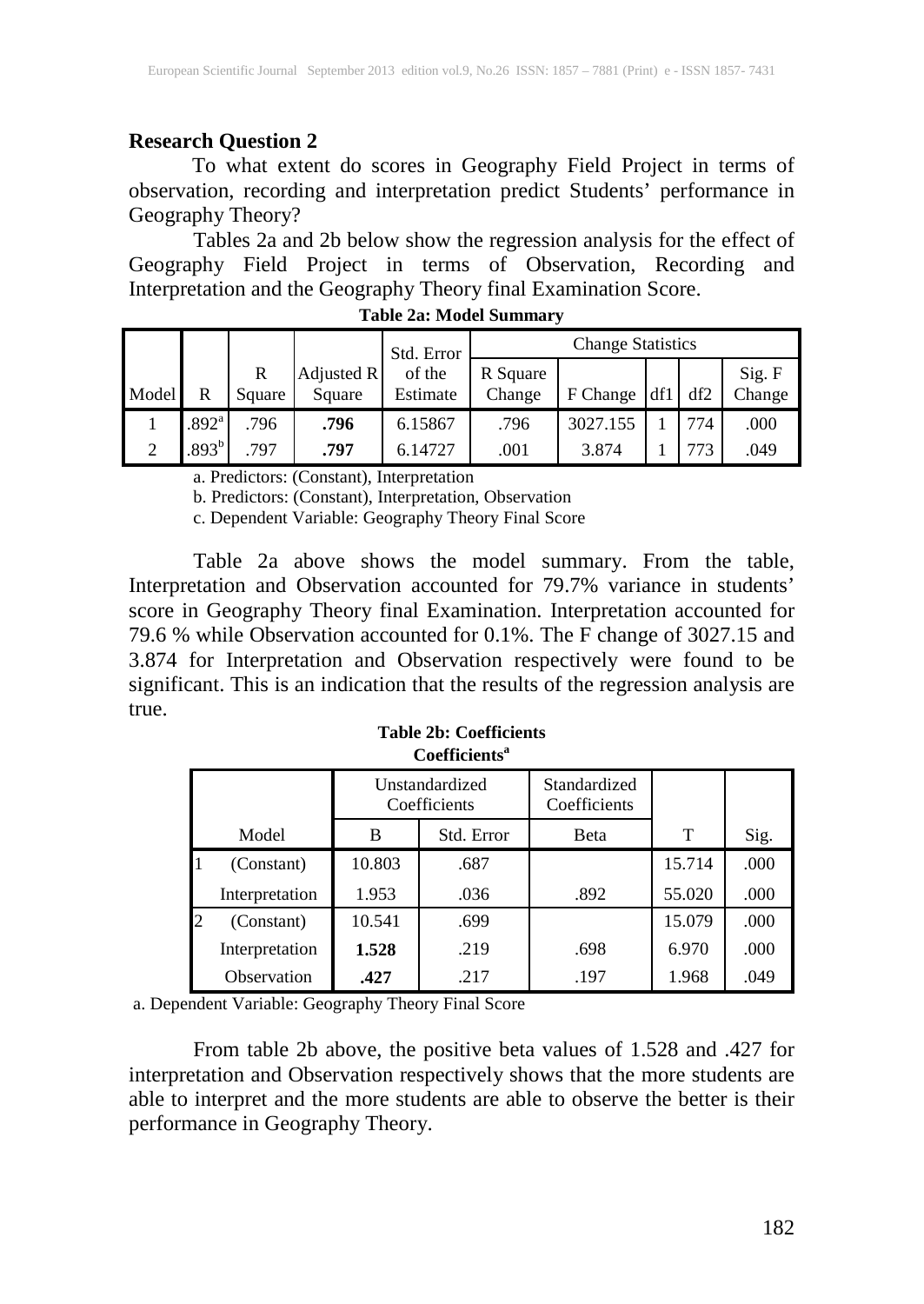## **Research Question 3**

To what extent do the scores in Geography Field Project predict students' performance in Geography Theory?

Table 3a and table 3b show the regression analysis for the effect of Geography Field Project scores on students' Final Score in Geography Theory final Examination.

|                     |          |                      | Std. Error         | <b>Change Statistics</b> |          |     |     |                             |
|---------------------|----------|----------------------|--------------------|--------------------------|----------|-----|-----|-----------------------------|
| R                   | R Square | Adjusted<br>R Square | of the<br>Estimate | R Square<br>Change       | F Change | df1 | df2 | $\mathrm{Sig.}$ F<br>Change |
| $.893$ <sup>a</sup> | .797     | .796                 | 6.15513            | .797                     | 3031.535 |     | 774 | .000                        |

**Table 3a: Model Summary**

a. Predictors: (Constant), Geography Field Project Score

b. Dependent Variable: Geography Theory Final Score

From table 3a, Geography Field Project score accounted for 79.6% variance in students' Geography Theory final Examination Score. The F change was found to be significant, an indication that the more students perform in Geography Field Project, the better is their performance in Geography Theory final Examinations.

#### **Table 3b**

### **Coefficientsa**

|                                  | Unstandardized<br>Coefficients |            | Standardized<br>Coefficients |        |      |
|----------------------------------|--------------------------------|------------|------------------------------|--------|------|
| Model                            | B                              | Std. Error | Beta                         |        | Sig. |
| (Constant)                       | 10.344                         | .695       |                              | 14.886 | .000 |
| Geography Field<br>Project Score | .650                           | .012       | .893                         | 55.059 | .000 |

a. Dependent Variable: Geography Theory Final Score

From table 3b above, the positive beta value of .650 shows that the better the performance of students in Geography Field Project, the better will be their performance in their Geography Theory final Examination.

## **Research Question 4**

In which year, 2009, 2010 and 2011, was there better performance in Final Geography Examination?

Table 4a and table 4b show the analysis of variance and multiple comparisons for the performance of students based on year of examination.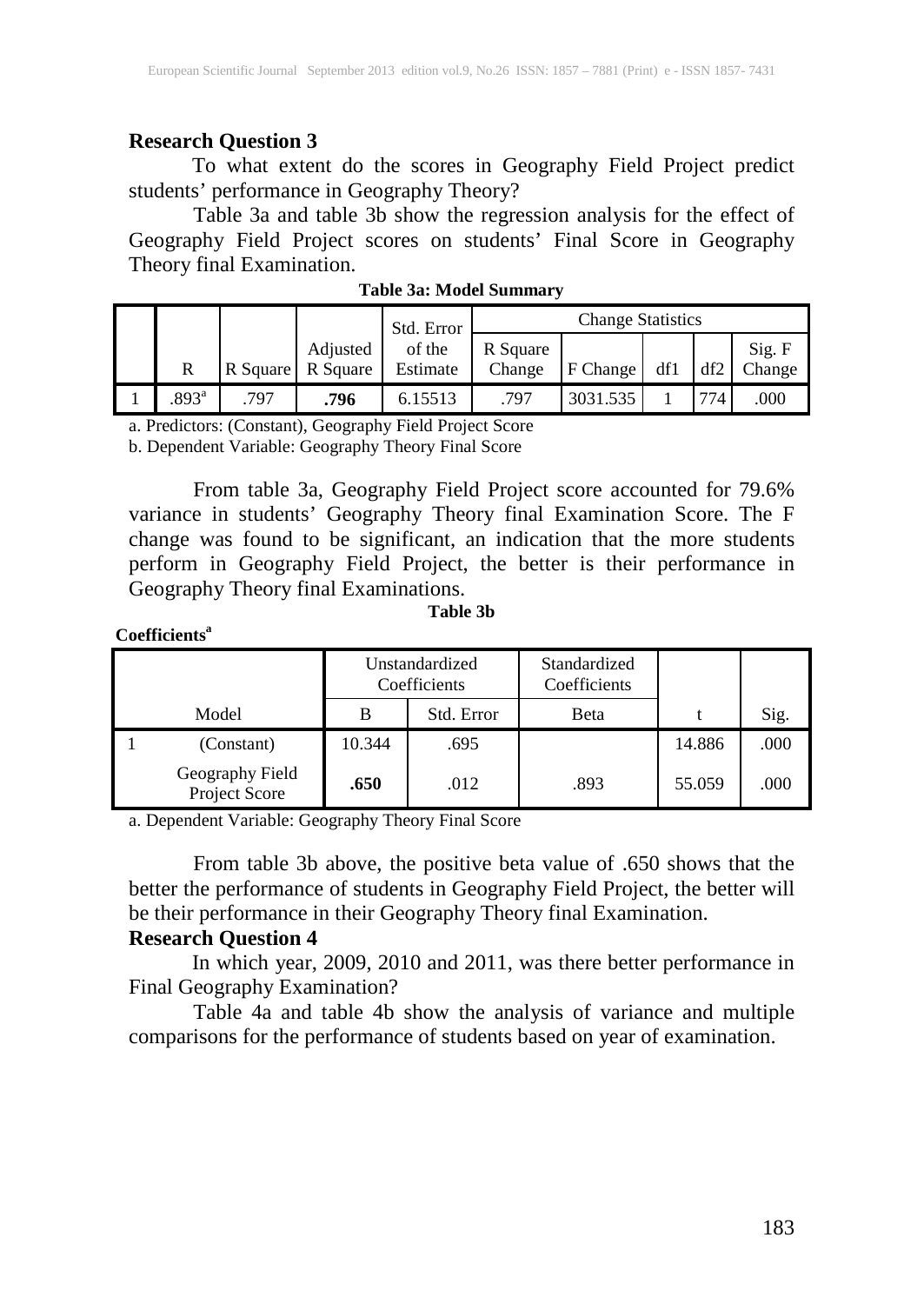| Final          |                |     |             |       |      |
|----------------|----------------|-----|-------------|-------|------|
|                | Sum of Squares | df  | Mean Square | F     | Sig. |
| Between Groups | 713.229        |     | 356.615     | 2.105 | .123 |
| Within Groups  | 131288.407     | 775 | 169.404     |       |      |
| Total          | 132001.636     | 777 |             |       |      |

**Table 4a: ANOVA**

The ANOVA table (Table 4a) shows that the F change of 2.105 was not significant an indication that there is no significant difference in the performance of students based on year of examination. Table 4b below shows the multiple comparisons.

**Table 4b: Multiple Comparisons**

|            | $\mathrm{(J)}$ | Mean Difference |            |       | 95% Confidence Interval |                    |  |  |
|------------|----------------|-----------------|------------|-------|-------------------------|--------------------|--|--|
| $(I)$ year | year           | $(I-J)$         | Std. Error | Sig.  | Lower Bound             | <b>Upper Bound</b> |  |  |
| 2009       | 2010           | 1.69676         | 1.14264    | .414  | $-1.0446$               | 4.4382             |  |  |
|            | 2011           | 2.24889         | 1.14264    | .148  | $-.4925$                | 4.9903             |  |  |
| 2010       | 2009           | $-1.69676$      | 1.14264    | .414  | $-4.4382$               | 1.0446             |  |  |
|            | 2011           | .55212          | 1.14374    | 1.000 | $-2.1919$               | 3.2962             |  |  |
| 2011       | 2009           | $-2.24889$      | 1.14264    | .148  | $-4.9903$               | .4925              |  |  |
|            | 2010           | $-.55212$       | 1.14374    | 1.000 | $-3.2962$               | 2.1919             |  |  |

From the table above, the mean difference indicated that students performed better in year 2009 than in 2010 and 2011. In the same vein, the performance of students in 2010 was better than that of 2011. This indicates that there was a decline in performance from 2009 to 2011. This decline may be as a result of other factors other than those considered in this research.

## **Findings**

The following were the findings of the study:

- 1. Students' performance in Geography Field Project and in Geography Theory final Examinations was found to be average.
- 2. Geography Field Project in terms of Interpretation and Observation accounted for 79.7% variance in students' performance in Geography Examination, Interpretation accounted for 79.6% while Observation accounted for 0.1%. The positive beta value shows that the more students were able to interpret and carry out observations; the better was their performance in Geography Theory Final Examinations.
- 3. The overall mean score in Geography Field Project accounted for 79.7% variance in performance in Geography Final Examination. The positive beta value also indicated that the more students performed in Geography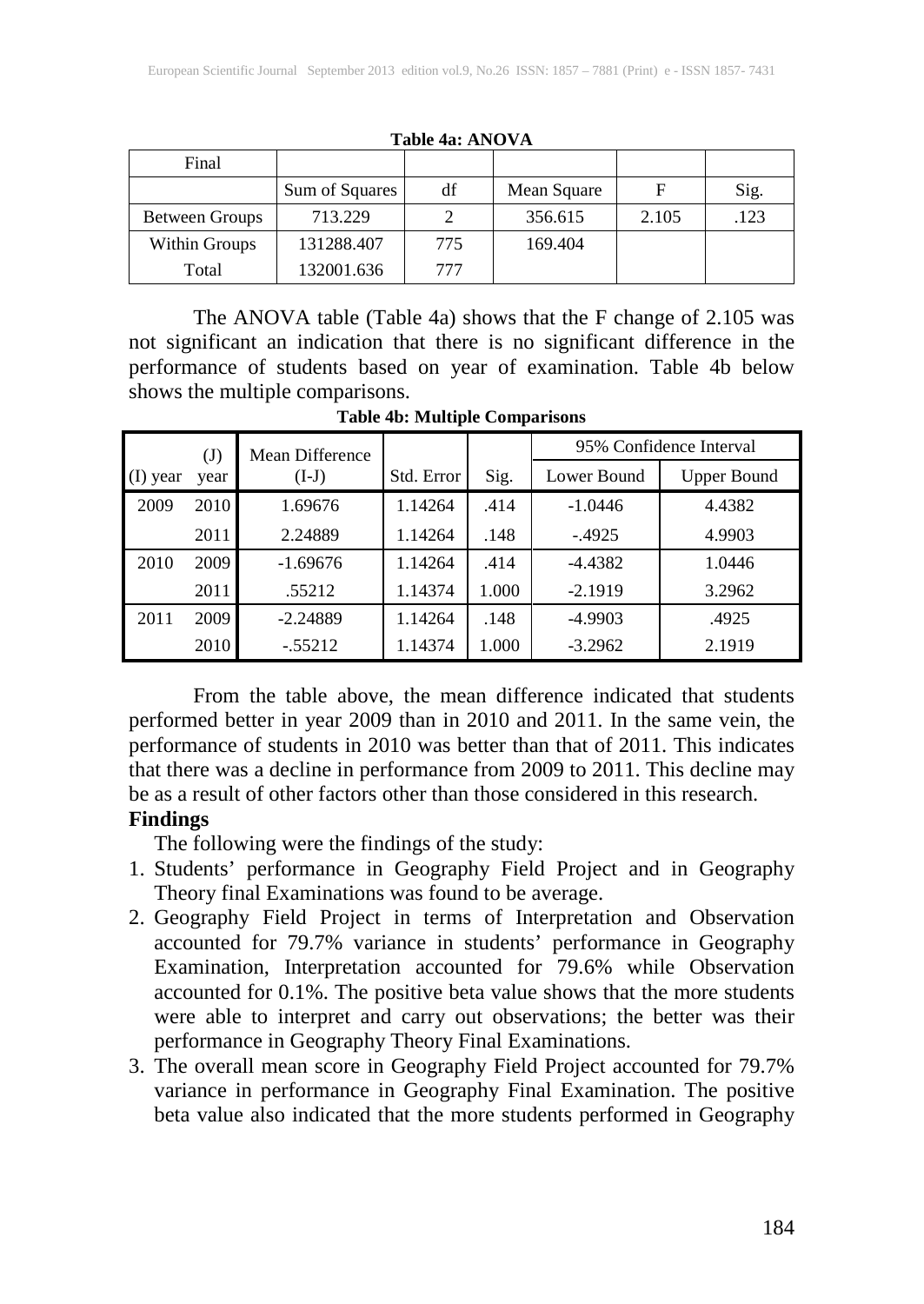Field Project, the better is their performance in Geography Theory Final Examinations.

4. There is no significant difference in the performance of students in Geography Final Examination Scores according to year of examination. However, the performance of students in 2009 was better than their performance in 2010 and 2011. It was also observed that there was a continuous decline in performance of students from 2009 through 2011.

### **Conclusion**

From the findings of the study, it was evident that performance of students in both Geography Field Project and Geography Theory final Examination was average. It was evident that if students were able to interpret and carry out observations, their performance in Geography Theory final Examination would improve. It was seen that Geography Field Project was a predictor of performance in the Geography Theory final Examination and that there was a general decline in performance in Geography Final Theory Examination Results since the inclusion of Geography Field Project in the Geography Curriculum. The decline may be as a result of other factors other than those considered in this research. Based on the findings it was recommended that the teaching of Geography Field Project be properly monitored in order to enhance the performance of students in Geography.

## **References:**

Awoniyi, D. T. (2010). Entry Criteria as Predictor of Academic Success in the Faculty of Business Undergraduate Programmes: A case of Solusi University. Master of Education in Educational Management Thesis, Faculty of Education, Solusi University, Zimbabwe.

Alemila, (1986). The study of the relationship of the performance of students in Mock and WASE Examination results in Chemistry (1986- 1988). Project, Faculty of Education, University of Ilorin.

American Education Research Association, (1999). Standards for educational and psychological testing. Washington, DC: American Educational Research Association

Falaye, B.A & Afolabi, E.R.I. (1987). Predictive Validity of Osun State Junior Secondary Certificate Examination. *Electronic Journal of Research in Education Psychology*. 53 (1), 131-144

Lambert,D., and Balderstone. D. (2000). *Learning to teach Geography in secondary school: A companion to school experience.* London and New York: Routledge Falmer.

Manda, H.P., Mc Given. & Silondwa, G. (2002). *A guide to Field work in Geography for High School.* Lusaka: Maiden Publishing House.

Namafe, C.M. (1986). *Environmental education: A comparative study of modern and Traditional systems in Zambia.* Lusaka: New Horizon Printer